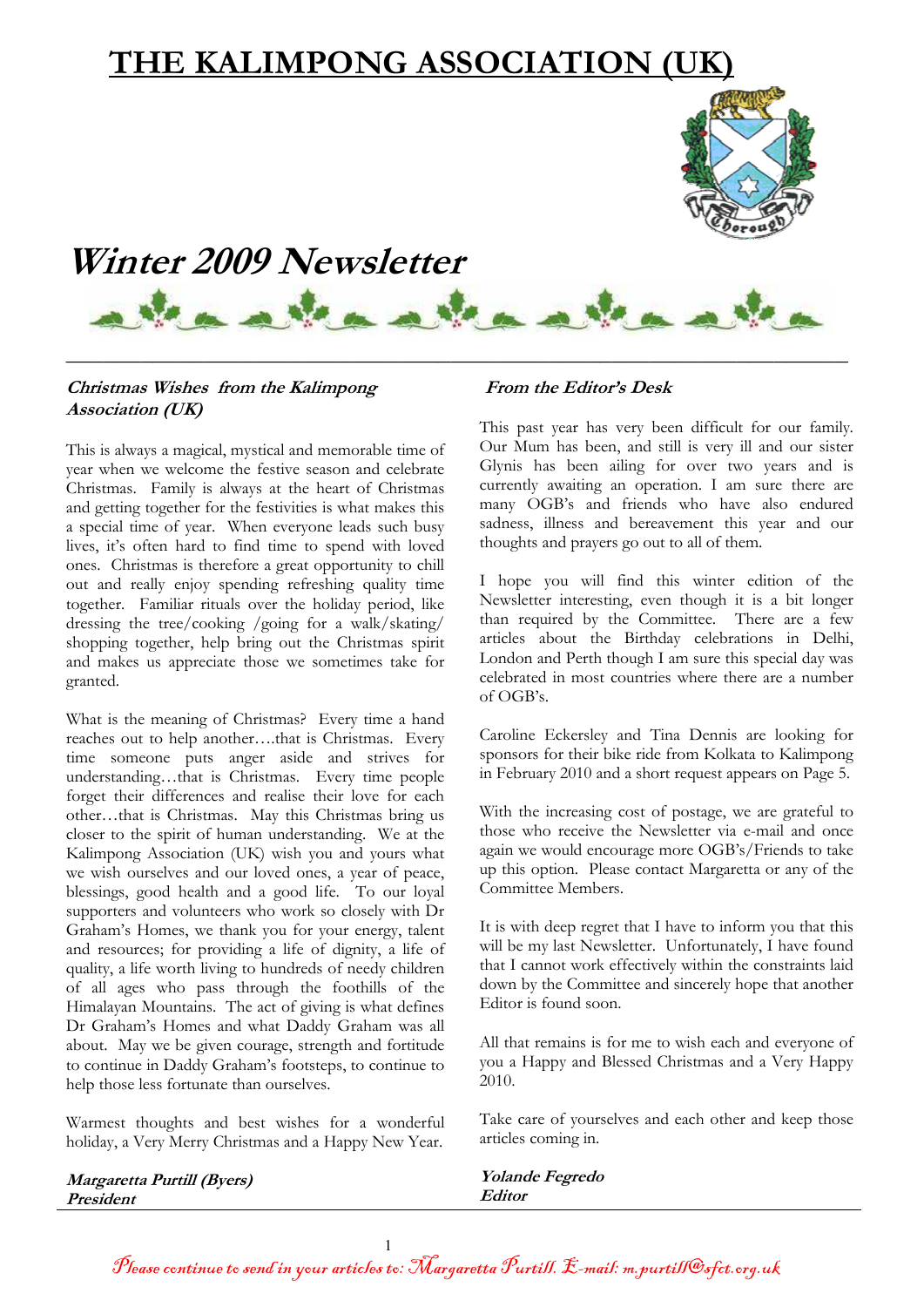# **BIRTHDAY CELEBRATIONS**

### **DELHI – ANOTHER NIGHT TO REMEMBER**

Perhaps I should make it clear from the start that the only reason why I am writing this account of the Delhi OGBs 'Birthday Ball' is because it went off so successfully that had one of the members attempted to do so, it may have been taken as blowing one's own trumpet!

So, what made this so special? In one phrase: planning and a joint effort. Of course it helped to have it at a private Club in an air conditioned banquet room attractively decorated with masses of blue and white balloons – the Homes colours, need I add. However, what set it apart were little touches like all present wearing a 'band' on the wrist – blue for OGBs and white for others; and a dress code laid down in the invitation that added a 'touch of class' to the proceedings. A special 'side show' organized by Peter Baker entitled "Down Memory Lane" with pictures of Cottages, 'kids' and buildings old and new, produced the usual 'oohs' and 'ahs' from time to time. Pictures of the McRobert Tower in its glory years when its Westminster Chimes could be heard all over the compound, drew a special cheer – from me! This was perfectly understandable because at least 97% of OGBs present spent the greater part of their school life at the Homes in the 1970s and 80s although special mention must be made of two ex-students who left as recently as 2007 and so were younger than some of the children of OGBs present!

With regard to the actual programme, school master Tony Magnum (he teaches at the famous Frank Anthony Public School) got the ball rolling with a warm and well thought out speech of welcome. In my response I drew attention to the fact that until three years ago, the only Birthday celebrations held outside the Homes were by the London OGBs Association, in Auckland by Thuten Kesang, in Toronto – the only celebration organized entirely by an Overseas Committee – and of course the Birkmyre Hostel in Calcutta. Today, in addition to those already mentioned, the Homes Birthday was celebrated in Bhutan, Dubai, Perth WA – and here in India's Capital. (Perhaps the next London Newsletter may reveal other places where this piece of 'history' was observed.)

Douglas and Claudette Framjee (former House Parents of Calcutta Cottage) cut the traditional 'cake' very kindly donated by Glen and Glenda Johnson, and this was followed immediately by an excellent rendering of the School Song: "Forward O Youth, forever advancing, Look to horizons far ….." - the only version known by these predominantly under 42 year olds. Care had been taken to have the words of the School Song printed on a background of the Homes Crest – another delightful touch.

The more formal side of things having been completed, music provided by professional DJs came into its own, loud and clear. The dance floor was 'invaded' and proceedings kept at fever pitch by the M.C's – the Rajan brothers: Vilan and Leonard. Generous prizes were given away and I was asked to judge the best 'mod' dancer – an event for which I felt woefully unqualified being one of those old fashioned people who still dances with his feet, and not the pelvis. I was also asked to judge the 'Best Dressed' person, and felt far more comfortable doing so. Both prizes were awarded to teen-aged 'children' of OGBs and it was interesting the way all the youngsters fitted into the entire programme.

If the drinks went down well, the buffet dinner was superb and served – believe it or not – from 10 pm to 1.30 am so that one never felt the need to have a solid meal at any time, but kept pecking away at the various 'goodies' throughout the evening. I am talking from experience having had my final helping of a hot jelabie smothered in ice-cream at the bewitching hour of one in the morning!

But while all good things come to an end, memories linger. One can remember an evening of fun, music and food – but more importantly, one of laughter, friendships renewed, stories and incidents exchanged, and that feeling of oneness that exists whenever OGBs come together to share an experience that only school days spent on the Homes compound can provide.

### **Bernard Brooks**

### **LONDON**

Another successful Birthday Reunion took place on 19 September in London with attendees totalling sixty two. There were all the usual familiar faces, plus some new ones. Eric Pattison from Toronto, Canada, was there with his wife Connie. Elspeth (Dunlop) Lamb came from Birmingham, but Eddie wasn't well enough to make the journey and we missed him and his piano accompaniment for the old Homes Rallying song, which was sung with the usual gusto.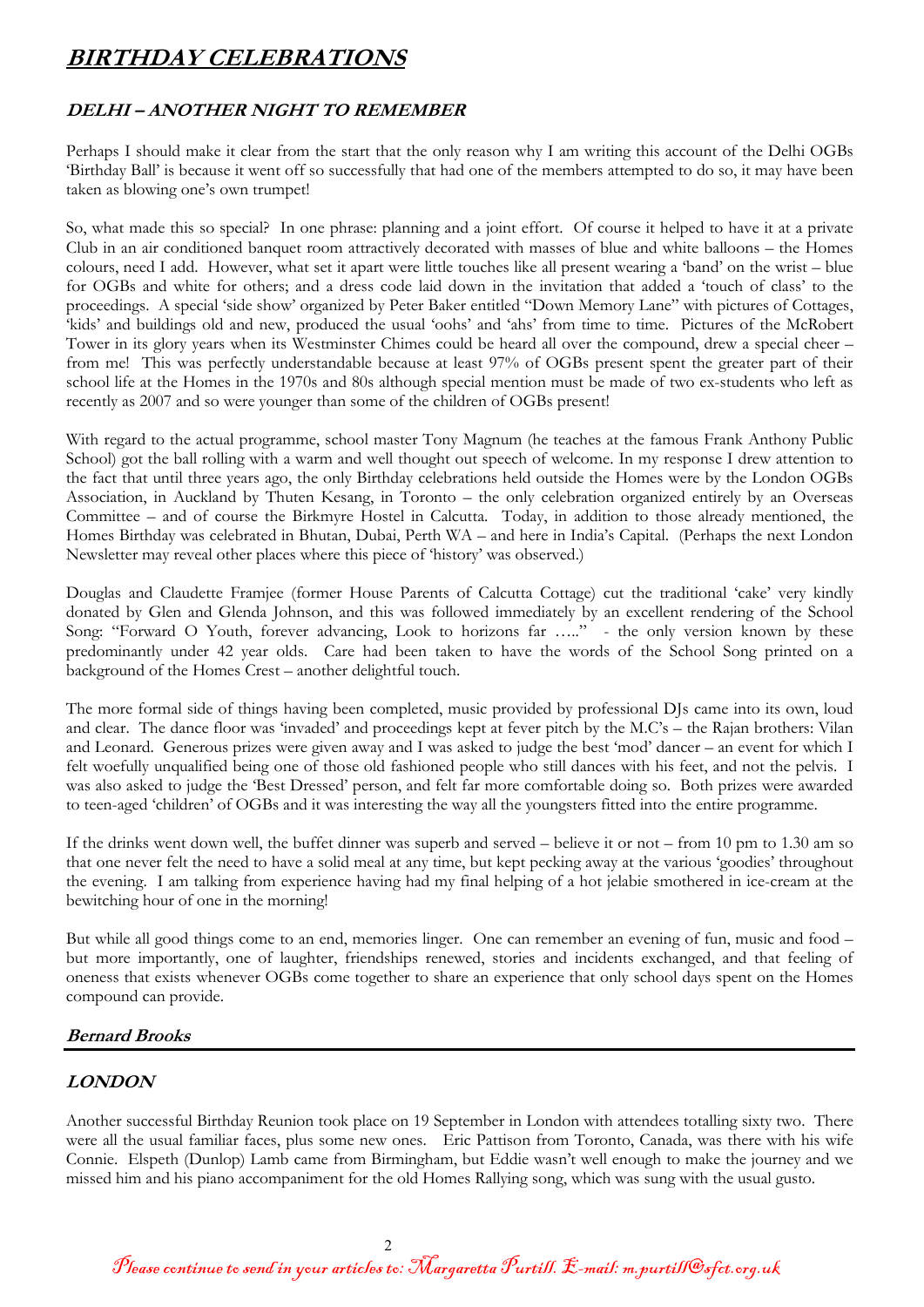A special welcome was given to Mr Jim Simpson, the new Sponsorship Secretary in Scotland. Jim is the grandson of the first headmaster in the Homes (also Mr Jim Simpson), whose photograph I remember on display in the Jarvie Hall. Jim's interesting and informative talk on the sponsorship scheme, and his thoughts and plans for it, appear below. Jim had compiled an album of early Kalimpong photographs he had found among his grandfather's papers, which were interesting to look at. I am sorry that I didn't get a chance to see them all, as my own mother was a pupil in the Homes during that era.

The raffle, always a good money-spinner, was very well received, with lots of interesting prizes. Cynthia Munro with the help of her sister Linda are the enthusiastic sellers of raffle tickets at the reunions, and she and Linda kept an eye on the prize table during the draw. Members and well wishers donate most of the prizes.

Lastly, but not least, a special mention must be made of the delicious chicken curry and pilau rice meal prepared by Leonie Appleby and Juliana Duckworth, fellow committee members (and some husbands) and other helpers in the kitchen. The meal replaced the usual afternoon tea of samosas, sweets etc. and was enjoyed by all. We specially thank Leonie and all in the kitchen (Pat Crowfoot, Rosemarie Baker, Diana Nuttall and Maureen Lucas) who always miss out on so much at the reunions by giving their time in the kitchen so we can all be well fed.

Thanks also to Margaretta and Vince, John Christie, Juliana Duckworth, Roger and Jenny Willes, Sylvia Woodward (Tucker) and Donald Edwards (Photographer) for their time and effort. Apologies to those whose names I have missed.

**Pat Hardie Trustee** 

### **KALIMPONG ASSOCIATION FOUNDER'S DAY PARTY, 19 September 2009**

Although I was very pleased to be invited by Margaretta Purtill (President) to join the Kalimpong Association's 109th Founder's Day Celebration Party in London, I was alarmed then to learn that I would be expected to address this illustrious gathering! Alarmed not at having to speak, but at having to speak to an audience of OGBs all of whom would have so much more personal knowledge of Dr Graham's than I could ever have. I need not have feared; everyone made me most welcome and I hope that I have made many new friends despite a few "Homes truths" from myself.

I thought that I had better open with some small justification for my presence and by good fortune had to hand the St Andrew's Colonial Homes Magazine of October 1909 and its report on the 9<sup>th</sup> Foundation Day Celebration held on Friday 24th September that year – almost exactly a century ago! to the loyal greetings to The Homes that arrived that day *"the children responded most enthusiastically to messages"….* And there was also *"special interest from the children in the letter of congratulations from Mr James Simpson, Headmaster of the School, who is at present at home on furlough in Scotland"* – most probably because they were, for a time anyhow, safely out of his firing line! I only ever met my grandfather when I was a small boy; but I did consider him a somewhat fiery character. I know so did Eddy Lamb, as in the late '20s he knew him far better than I!

I stressed the drive for Extended Sponsorship of Students and set out the important new operational changes taking place within The Homes itself under the direction of CEO Mr Philip Gibson. But from my immediate point of view as Sponsorship Secretary I wanted to ensure that everyone present appreciated the extent to which the current economic climate is affecting our Fund, and consequently our top issue is that of the ever-present difficulty of both finding and retaining new sponsors as the cost of supporting each child continues to rise. My approach in response to today's difficulties is that it is most important that we secure sponsorship for each child at almost any viable level - i.e. within the individual's means - so ensuring that every child we support can talk to his or her friends about "my Sponsor". To my mind part sponsorship of the many is far more important than full sponsorship of the few. A parallel to that is the quest for groups of enthusiasts who contribute individually but together become "Friends of Kalimpong", fully supporting one or more children. This I see as the way forward for dealing with our present situation. Today we could readily absorb new sponsors sufficient to support those thirty or so children that we look after but who as yet have no directly corresponding sponsor.

I closed by thanking all the OGBs for listening to me and for accepting my views without any apparent dissent! I did over-run my time but everyone was far too polite to complain! Moreover, I was happy: already I have had at least one new sponsor whom I know has come forward as a direct result of the 109th Founder's Day Gathering!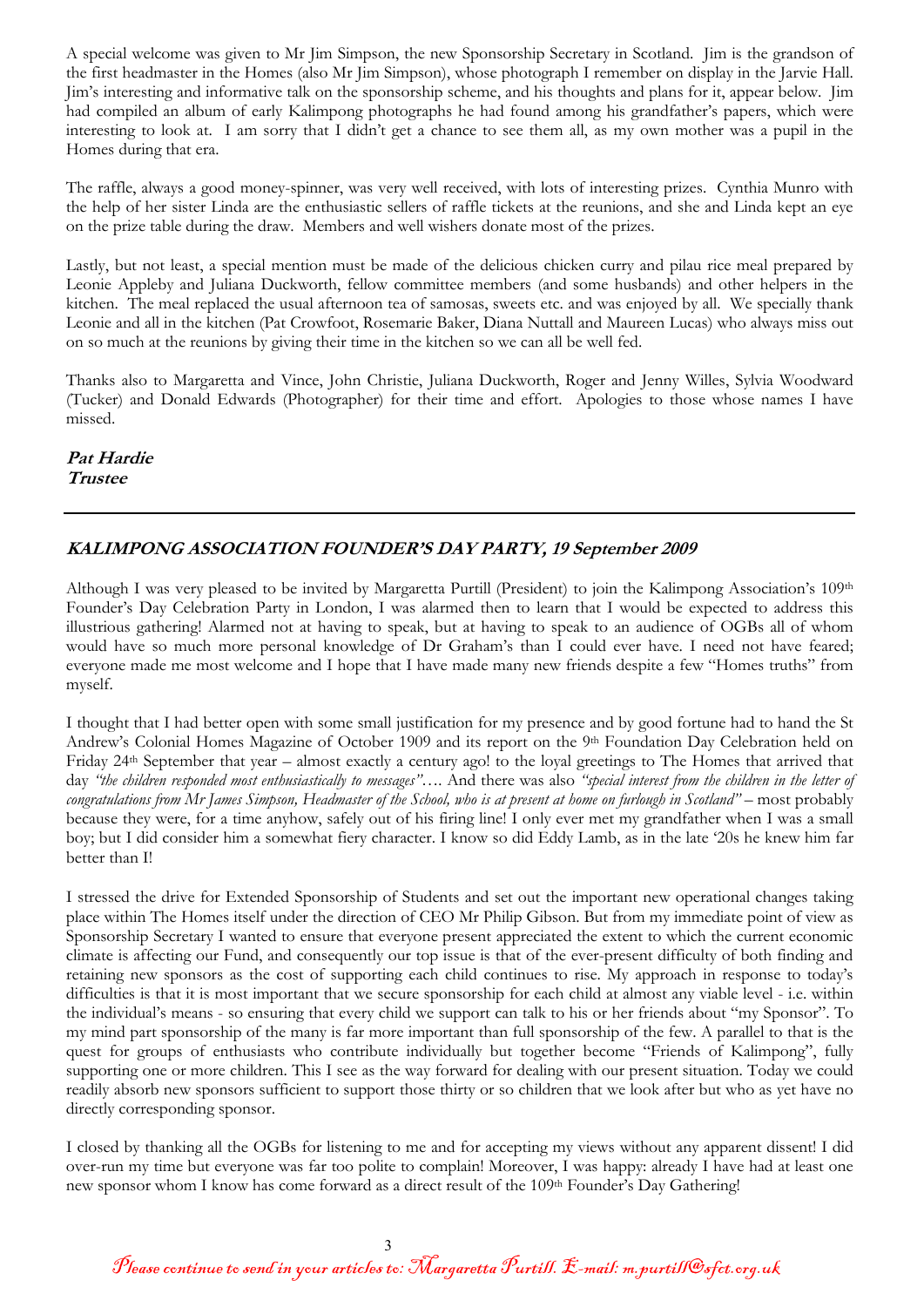[OGBs and supporters alike, please try very hard to attend next year's gathering in London for I know that numbers are already forecast to be down since many OGBs plan to be in Kalimpong to attend the 110<sup>th</sup> Celebrations at The Homes!

**James Simpson, Sponsorship Secretary (Edinburgh).** 

### **PERTH, WESTERN AUSTRALIA**





**L-R: Coleen Oehme, Betty Robinson, Brenda Haseldine, Irene Webber, Enid Fonseca, Rita Saunders, Yvonne Hughes, Linda Cameron, Yvonne Van Steensel, Joy Surin.** 

**L-R: Michael Oehme, Terry Powell, Richard Stokoe, John Dempster, Errol Webber, Douglas Van Steensel, Ronald McDonald & Ivan Smith.** 

The Homes Birthday celebrations were held once again in Dave and Betty (Langham) Robinsons home on Saturday 19th September. There was quite a show of OGB`s, well, a bit more than the usual suspects, anyway. In addition to the above two, there were Douglas and Yvonne Vansteensel (Samson), Albert and Joy (Samson) Surin, Richard and Charlotte Stokoe, Irene Webber, Coleen Oehme, Enid Fonseca, David and Yvonne Hughes, Andy and Rita (Warner) Saunders, Brenda (Stokoe) Haseldine, Michael Martin, Ivan Smith, Linda Cameron, Terry Powell (Assam Cottage, left 56) with his lady. Terry was meeting up with OGB`s for the very first time since leaving India. He migrated to the U.K. and I think he was married to Diana Duff. Anyway, his lady, knowing how much he loved DGH, googled the name DGH whereupon she was confronted, in a sense, with so many entries...she was home alone that afternoon and excitedly phoned the news through to her man that she had a lot of info about his old school. Now, trying to make up for lost years, he is diving head first into the be-with-Homes-guys-as-often-as-possible syndrome. Names left out are as follows; Colleen and Michael Oehme, School teachers in the 70's, Yvonne Hughes, who was Neal, Ronald MacDonald, Assam, left 62 and his wife Joy, Enid Macey and husband Russell Fonseca

Anyway, each of us brought a curry and you should have seen the spread. There were curries for every taste (we brought a prawn and vegetable curry), and there were so many, plus parathas and papadoms and vadais (made by an ex school-teacher after our time whose name escapes me at the moment). Charlotte brought along a large cake and Douglas and Yvonne cooked up the largest number of jelabies you have ever seen....abs much and abs delish.

Rouse up Lads and Lassies to the tune of Heart of Oak was sung, followed by the later version of Follow the Youth or something like that, and we even got stuck into a fairly good rendition of Jana Gana Munna... a good thing was that there were not many ums and aahs or da daas, as most seemed to know the words.

Incidentally, I visited Mr Crow when we were in Edinburgh in June, and, at 94 years young, he was a revelation. He looks so good and moves and talks so easily it was simply great. Like so many other school boys, I owe him so very much. He took an interest in my well-being and it was because of his endeavours that I managed to get into a good job which turned out to be a great, happy, rewarding and fulfilling career for me. He single-handedly, and with a lot of persistence, managed to get jobs for a large number of Birkmyre blokes and gave them a start in life, and loads of us owe him heaps for precisely this.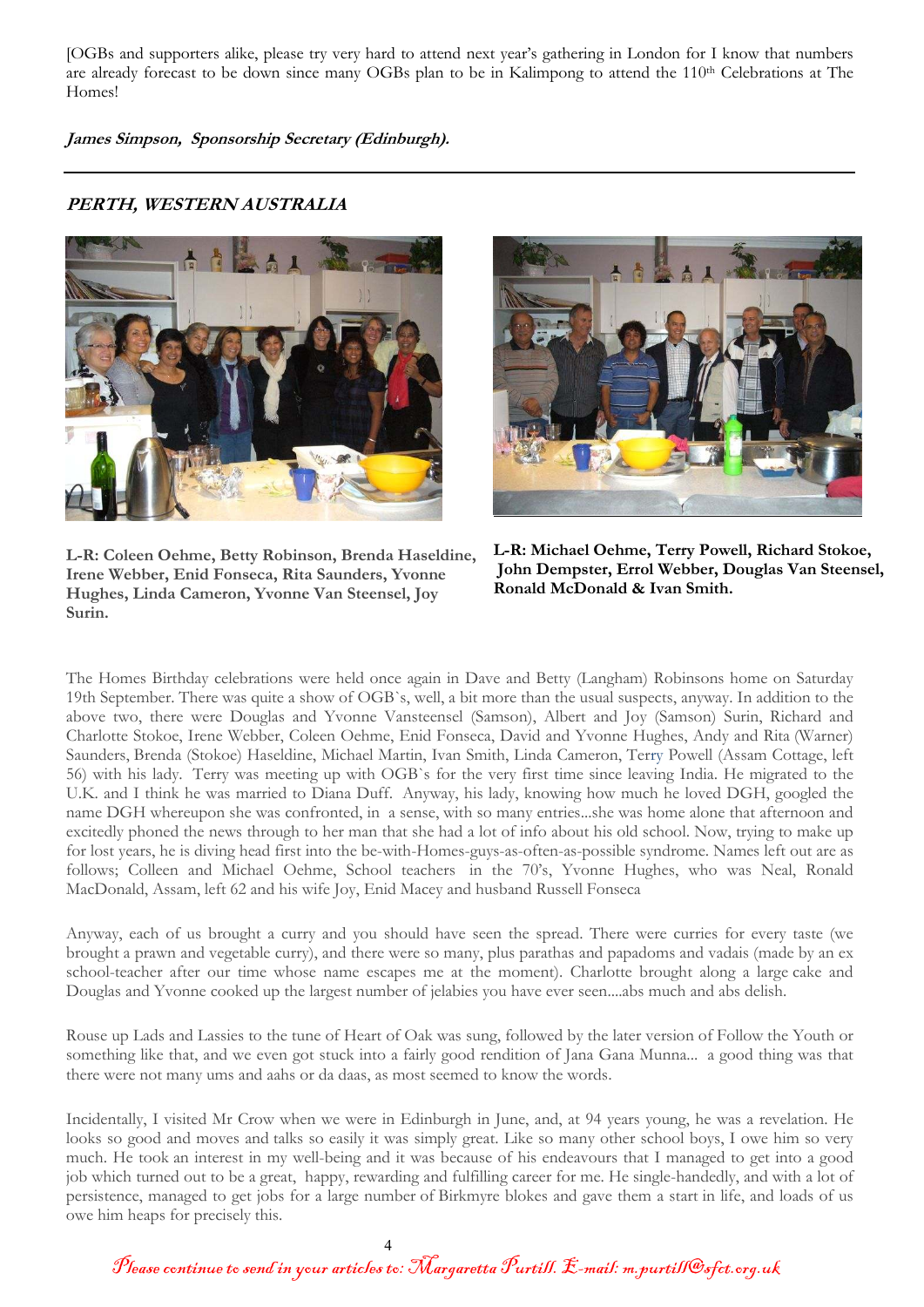He was visited by Peter Matthews....now, Peter Matthews was a small chap in Calcutta Cottage with me and it turned out that Peter had a hole in his heart. Mr Crow took him down to Calcutta and an operation was carried out on the little bloke. Well, I don't remember too much after that but Peter is now in Glasgow, is a qualified cabinet maker I think, and is making, I would guess, bucket-loads of money from his own business, good luck to him. Peter married an Indian girl and is happily set up in Glasgow, and Mr Crow showed me a photograph of him. I think he has changed his second name to Johnson, but I am not sure. Mr Crow gave me details of Peter's address and I will write to him and see if I can get some communication going with him.

My dear wife Christine, joins me in wishing you all a Merry Christmas.

May peace, joy and harmony visit you all in the New Year.

### **John Dempster, Perth, Australia**

# **BIKE BENGAL for DR GRAHAM'S HOMES**

### **Charity registered in Scotland SC 016341 - Just visit www.justgiving.com/tina-dennis**

This is a genuine **NEVER EVER** to be repeated offer to sponsor Caroline Eckersley and Tina Dennis to bicycle 665km from Calcutta to Kalimpong in February 2010. The aim of this rather foolhardy (on our part!) undertaking is to raise as much as we can for the desperately under-privileged children from West Bengal who are cared for and educated at Dr. Graham's Homes.

Luckily for us, the first six days of our ride (after we have negotiated the traffic of Calcutta) will be crossing the flat plains of West Bengal before the very daunting climb up the winding roads of the Himalayan foothills to Kalimpong. We shall be part of a twenty strong group, camping as we go, arriving finally on day seven to the usual wonderful welcome from the children and staff of the Homes which will make it all worthwhile.

**Any amount that you are able to give us for this fund-raising ride will go directly to Dr. Graham's Homes - all expenses are covered by ourselves. We are already busy in training - PLEASE support us!**

### **OGB'S WHO ATTENDED THE AGM, EDINBURGH**



**L-R: Vanda Fraser, Rosie Maharjan, Leslie Walker, Florence Snell, Ken Hammond, Sonam Lhatoo, Margaretta Purtill and Sedhar Ball** 

There were 50-plus people at the AGM (followed by an informal lunch), of Dr Graham's Homes UK Committee, in St Georges West Church, Edinburgh on Friday 5 June 2009.

Attendees were:

OGBs: Lady Sedhar (Chozam) Ball, Vanda (Goodwin) Fraser – Batch 74, Ken Hammond, Sonam (Lhamu) Lhatoo-Batch 78, Rosie (Minto) Maharjan, Margaretta (Byers) Purtill-Batch 62, Florence (Hopper) Snell-Batch 62, Leslie (Minto) Walker: Staff: Bertha Barclay, Ann Colquhoun, John and Jennifer Webster.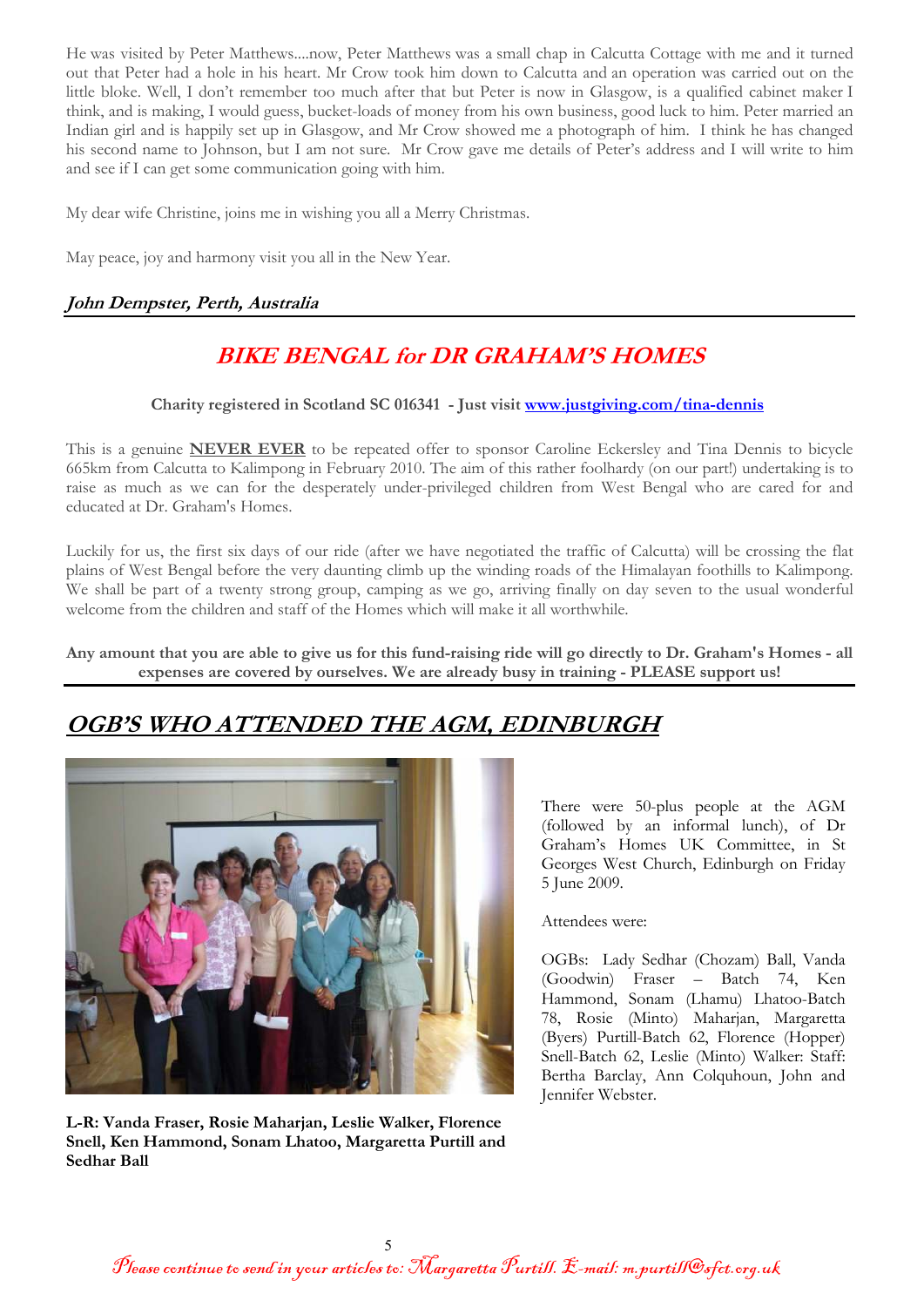This is the first AGM I have attended in Scotland. I felt it really heart-warming to be among friends and supporters of the Homes. The generosity of our beneficiaries, through fundraising activities (e.g. West Bengal Cycle Run in February 2008 raised £46,000) and sponsorship is truly amazing. The Chairman and Committee reports were well presented as well as the pict**ure**s shown by Ken of the Bike Ride fundraiser.

**Florence Hopper (nee Snell)** 

# **OBG RE-UNION FOR ROSALIND AND PEMMA FOX**



**Linda Johnson, Rosalind Fox & Norman Freeman Louise Kennedy and Pemma Fox** 

It was a beautiful Saturday in August when Margaretta and Vince Purtill very kindly opened their home to a gathering of OGB's to meet Rosalind who was visiting the U.K. and her sister Pemma (Pam) from Canada.

I hadn't seen Rosalind since 1972 when we were briefly in Commercial together but for Charlie Johnson the re-union was extra special as he and Rosalind were class mates, fellow Prefects and partners in crime when the year of 1970 put peroxide in their hair! It is strange when OGB's meet as the years apart don't seem to make a difference and one can pick up where we left off.

The OGB's present were Pemma (Pam) Fox, Margaretta Purtill (Byers), Rosemarie Baker, David and Jean (Harrop) Gundlach, John and Julianna (Benbow)Duckworth, Rosa Foo (Nicholls), Dudley Simmons, Kevin Tucker, Louise Kennedy (Kane), Norman Freeman, Malcolm and Charlie Johnson and myself,.

Our thanks to Vince and Margaretta for their hospitality and delicious food and to everyone who came to meet Rosalind to make the reunion extra special. We are a unique bunch!

**Linda Johnson (Pratt) Swindon** 

### **KEEPING IN TOUCH**

Viola Speed would like to know the whereabouts of Meggie Johnstone, ex Mansfield, or her brother Sandy Johnstone. If anyone has any details please contact Margaretta Purtill.

**\_\_\_\_\_\_\_\_\_\_\_\_\_\_\_\_\_\_\_\_\_\_\_\_\_\_\_\_\_\_\_\_\_\_\_\_\_\_\_\_\_\_\_\_\_\_\_\_\_\_\_\_\_\_\_\_\_\_\_\_\_\_\_\_\_\_\_\_\_\_\_\_\_\_\_\_\_\_\_\_\_\_\_\_**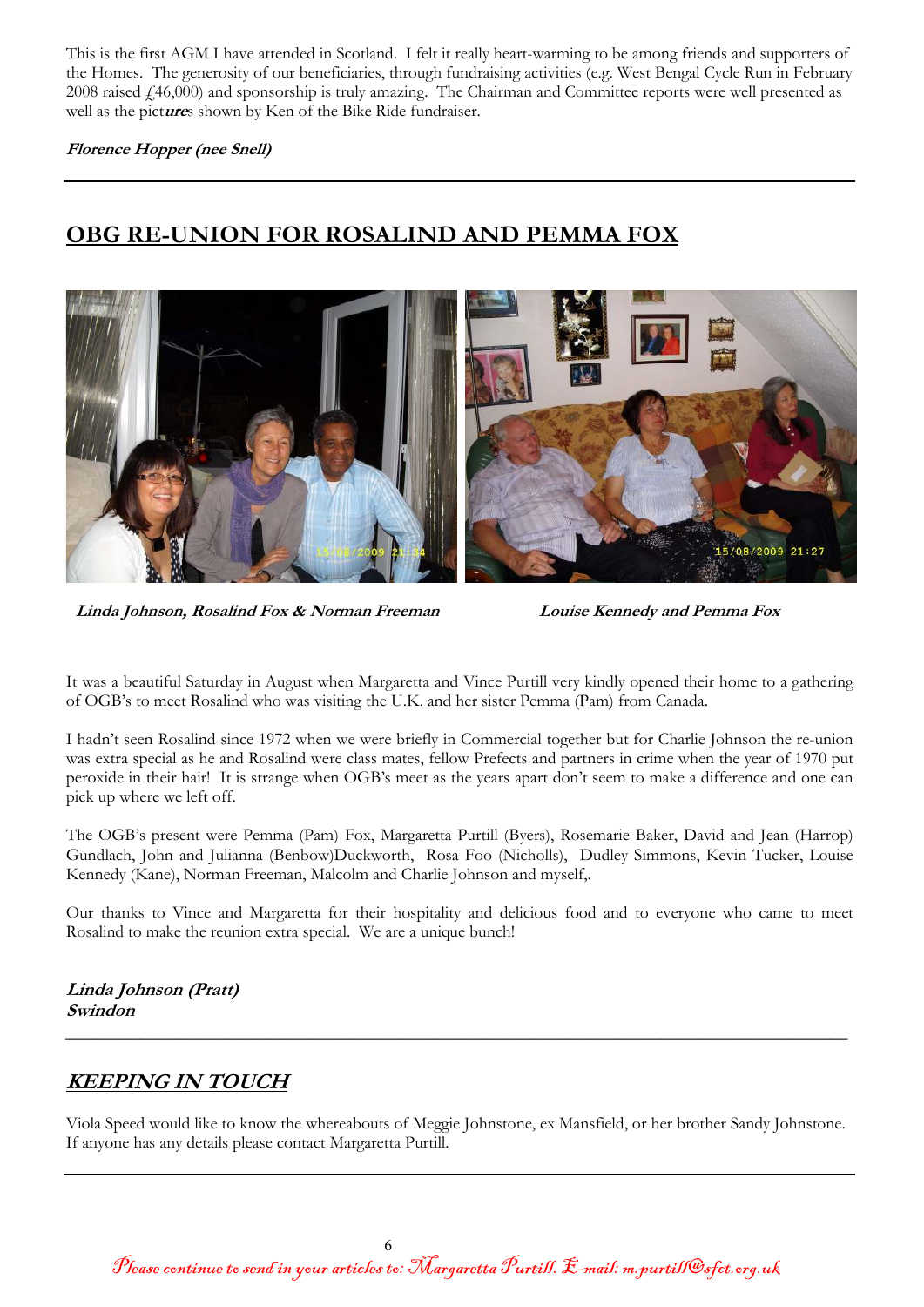# **OBITUARIES**

### **Wendy Grant – 14 July 1937 - 15 October 2009**

### **Thanksgiving Service – 11 November 2009**

On behalf of my Father, my brother Jonathan, and my sister Amanda can I firstly thank you all for coming here today to join us in this service to remember and give thanks for the life of a truly good person. She was a devoted wife and a wonderful mother – full of love for us all.

You will all have your own memories of her; you will each know the different parts of her life and her interests and will have forged your own friendship with her. I am not going to give an account of her life but would like to take a few moments on behalf of her children to pay tribute to her and how we will remember all she did for us.

I would like to start at the end. As you will all know some four years ago she suffered a cruel stroke followed by a crueller accident that left her paralysed down her left side. She was someone who had lived with pain and discomfort for most of her life without complaint. As a child I remember her swilling her mouth with disprins to combat the pain of ulcers – she said "brought on by childbirth" and in later years the constant ringing of tinnitus. She bore the pain of her new state with equal stoicism – rarely complaining. She hated what she had been forced to become, in particular the loss of dignity, but she rose above it. As she recovered her health she built a new life. She tackled her physio classes with relentless determination, took great pleasure from every phone call or visit from a friend, looked forward to her shopping trips and relished a lunch party or a picnic with Dad or tea at the Hogs ground in Warnford.

She once said to me "darling – if you don't expect anything you can't be disappointed". There was no greater disappointment than the effect the stroke had on how she and dad expected to spend the later years of their lives. But with typical determination she managed to find the best in the worst of circumstances.

She loved my father very much and her love for him was one of the great constants of our lives. Occasionally there would be "a moment" between them but it would always be settled. To us as watching children she would just explain – "darling –because I love him". I think that she had a traditional view of her role as a wife, to be the support to Dad and to run the family and she devoted her life to that role. Dad always referred to her as the "matriarch" and he was right in that. But after the stroke the caring roles reversed and he had to devote his life to caring for her. I think it brought them closer than I had ever seen them and I know that she took enormous pleasure and comfort from their love that seemed to blossom again amidst their adversity. He was her world.

Just over a month ago I was fortunate enough to be married to Olivia. From shortly after I met her Mum had swiftly worked out that she was pretty special and every weekend when I went to visit asked – "Should I be getting a hat yet?" Come the day she arrived at the church looking fabulous but not wearing a hat – I asked where her hat was? She replied "this is a fascinator – if I wore a hat I wouldn't be able to see everybody!" Whereupon she drove her chair into the church and parked at the top of the aisle and proceeded to greet everyone as they arrived, chatting and laughing and quite the centre of events. It was a wonderful day, full of happiness and she loved being at the heart of it surrounded by her family and friends, old and new. I will always give many thanks that she was there on that special day.

### **Andrew**

#### **\*\*\*\*\*\*\*\*\*\*\*\*\*\*\*\*\*\*\*\*\*\***

Although only 72 when she died, Mum had suffered a stroke when she was only 66 which had left her paralysed down one side. She remained incredibly cheerful for these last years and only on the 3 October was at Andrew's wedding where she was surrounded by friends, family and her six adoring grandchildren.

Mum devoted a large part of her life to raising funds for Dr Graham's Homes, Dr Graham having been her great grandfather. She worked tirelessly with the UK Committee for a long time organising the Christmas Cards, the annual Curry Lunch and one year masterminding the inclusion of the Homes as one of the Daily Telegraph's featured charities which was a massive success. It is impossible to know how many children benefited from Mum's efforts but it must run into hundreds if not thousands, and she would be delighted to know that any donations raised as a result of her death would help this remarkable school flourish and grow. Donating though JustGiving is simple, fast and totally secure. Your details are safe with JustGiving – they will never sell them on or send unwanted emails. Once you donate, they will send your money directly to the charity and make sure GiftAid is reclaimed on every eligible donation by a UK Taxpayer. So it is the most efficient way to donate – to raise more whilst saving time and cutting costs for the charity. So please dig deep and donate now. http:/www.justgiving.com/Wendy-Grant-Kalimpong **Jonathan, Andrew & Amanda (Wendy's children)**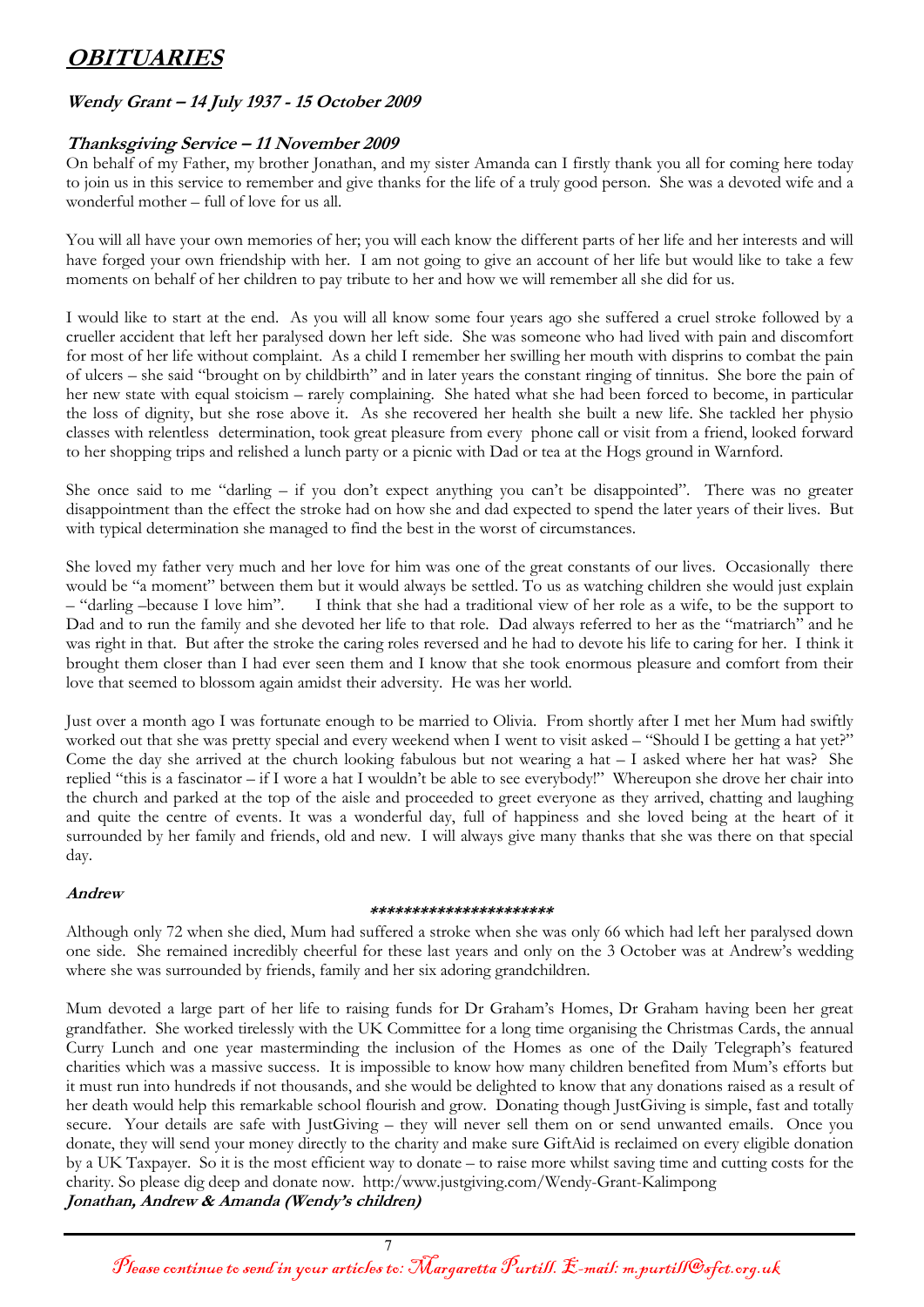### **Bobby Wong – Died 18 November 2009**

Bobby was on a business trip to Siliguri when he had a massive heart attack and died on the 18 November. Our heartfelt condolences go out to his family at this very sad time.

 $\mathcal{L}_\text{max}$  and the contract of the contract of the contract of the contract of the contract of the contract of the contract of the contract of the contract of the contract of the contract of the contract of the contrac

A write-up will appear in the Obituary Column of the next newsletter.

# **NEWS FROM THE SCHOOL**

On the 13 October 2009 we were privileged with the visit of His Excellency Shri Gopal Krishna Gandhi, Governor, West Bengal and his charming wife. The school children lined up from Graham Bend and the school band escorted the distinguished VIP's to the Katherine Graham Memorial Chapel. At the Chapel the Governor and his wife were welcomed with Khadas (scarves) by our school children wearing traditional dress. The choir presented an excellent repertoire of songs with "Vande Mataram" making the Governor extremely proud of the choir.

His Excellency and party left for Darjeeling after a cup of tea and fellowship at Graham House.



**David Foning Bursar** 

Mrs Jayshree Pradhan opened libraries at Lucia King and Wales Lodge on the 20 September 2009.



 $\mathcal{L}_\text{max}$  , and the contract of the contract of the contract of the contract of the contract of the contract of the contract of the contract of the contract of the contract of the contract of the contract of the contr

**David Foning Bursar**